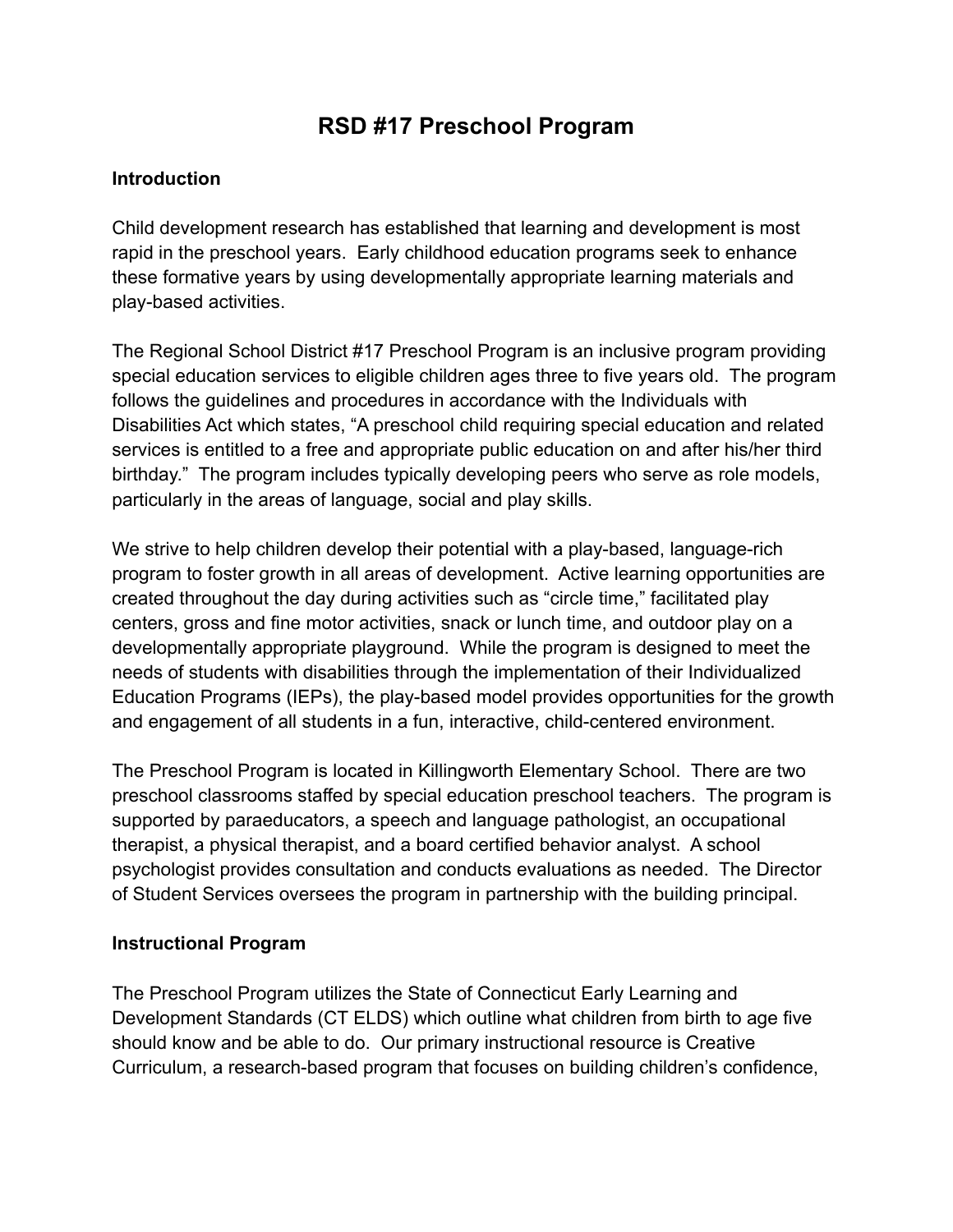creativity, and critical thinking skills through meaningful play and hands-on, project-based investigations.

## **Hours of Operation**

The preschool program is open four mornings per week for 3 year-olds from 8:20 am to 11:10 am and five afternoons per week for 4 year-olds from 12:10 pm to 3:05 pm. However, the number of days each student attends depends on his/her Individualized Education Program, specifically, the amount of time necessary for each child to master his or her goals and objectives. Some students require services 2 days per week, whereas others may require a full week of instruction and therapies.

The preschool program follows the RSD 17 school year calendar.

## **Eligibility for Special Education**

Students may be referred to special education by their parents, Birth to Three clinicians, medical providers, school staff members, or others. Concerns are discussed in a planning and placement team (PPT) meeting which is composed of the child's parents or guardians, teachers, related service staff and school administrators (or administrative designee).

To determine a child's eligibility for special education services he/she will be assessed in one or more of the following areas depending on the suspected area of delay:

- Cognition
- Speech/Language
- Communication
- Self-help skills
- Social/emotional functioning
- Fine/gross motor skills

When the evaluation process is completed, the PPT will meet to review the results of the evaluation and determine whether the child is eligible for special education and related services. To be eligible for special education and related services, a child must be determined to have one of the following disabilities, and due to this disability, require special education and related services:

- Autism
- Deaf-blindness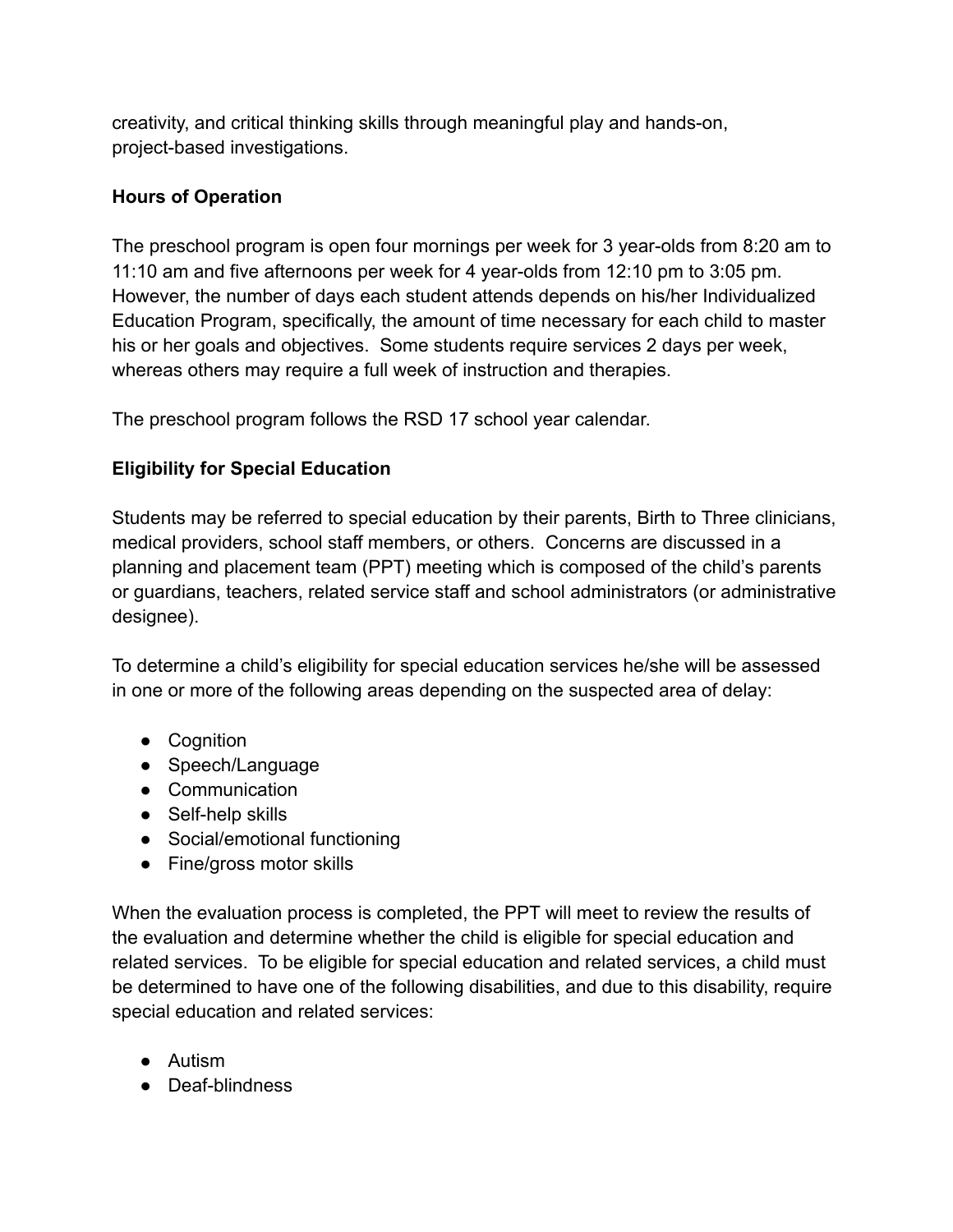- Deafness
- Emotional disturbance
- Hearing impairment
- Intellectual disability
- Multiple disabilities
- Orthopedic impairment
- Other health impairment/attention deficit
- Specific learning disability/dyslexia
- Speech or language impairment
- Traumatic brain injury
- Visual impairment including blindness
- Developmental delay (only for ages 3-5)

If the child is found eligible, the PPT designs an individualized education program (IEP). If the child is demonstrating a significant delay characterized by the criteria below, he/she may be eligible for the preschool program, as well:

- A score of 2.33 standard deviations below the mean in one functional area or a score of 1.5 standard deviations below the mean in two functional areas.
- Clinical judgment may be used to determine eligibility for children with complicated developmental or medical histories who may not otherwise qualify.

RSD #17 offers a continuum of services for eligible students ranging from outpatient (or itinerant) speech and language therapy to participation in the preschool program. Recommendations for programming are made by the PPT. An extended school year program that takes place in the summer is provided for eligible students with disabilities as determined by the PPT.

## **Acceptance of Role Model Peers**

We encourage Haddam and Killingworth families to consider the RSD #17 Preschool Program for their child. To be accepted as a role model, children must be at least 3 years old by the following September, toilet-trained and pass a preschool screening which assesses cognitive, speech-language, motor and social skills. Screenings for role models typically begin in January of the school year prior to enrollment. The screening process is fun and play-based, and most children enjoy the opportunity to explore the preschool classrooms - particularly the novel toys! During that time, the preschool team will observe students' communication, play and social skills to determine whether they would be a good fit for the program. Eligible students are